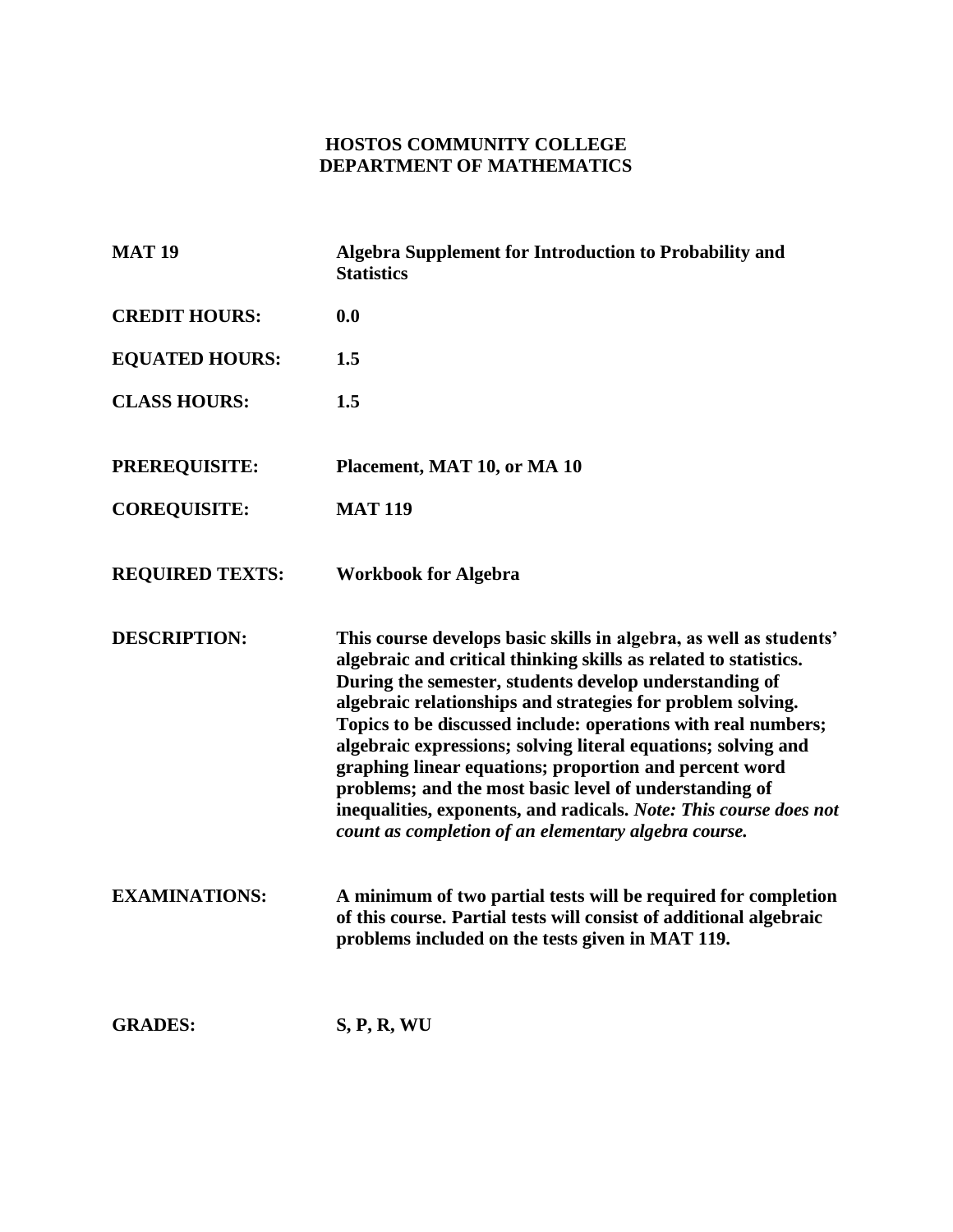## **STUDENT LEARNING OUTCOMES:**

Students will be able to:

- Perform operations on and simplify numerical and algebraic expressions
	- o Substitution and evaluation
	- o Basic exponential notation
- Solve linear and literal equations
	- o Translate word problems into algebraic equations and solve them
	- o Solve literal equations for a given variable
- Perform basic operations on and simplify radicals and roots
- Perform basic operations involving inequalities
- Write and graph linear equations in the Cartesian coordinate plane using various techniques and properties of linear equations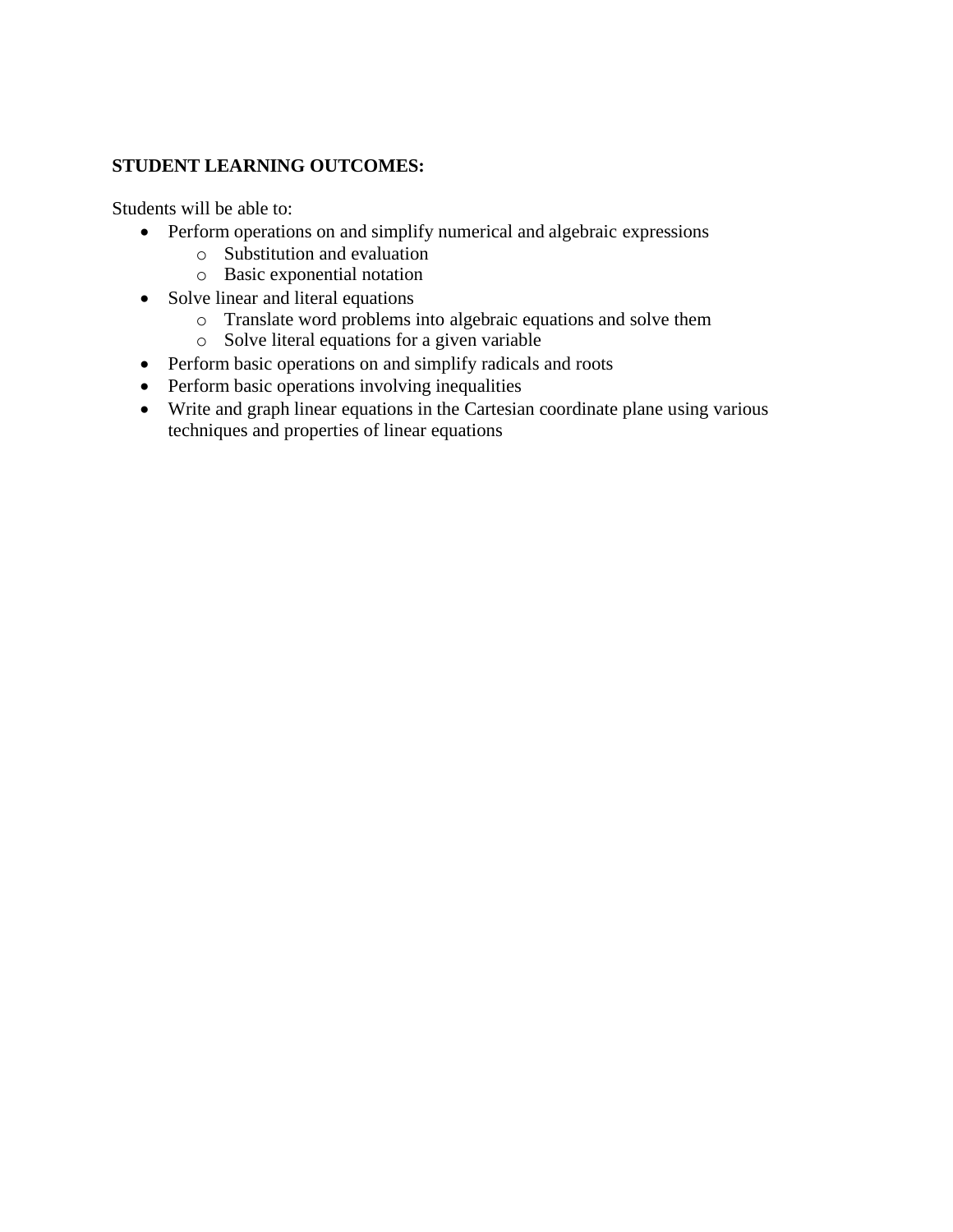## **MATH 019: DAY-BY-DAY COURSE OUTLINE:**

## **I. THE REAL NUMBER SYSTEM AND INTRODUCTION TO ALGEBRA**

## **Day 1:**

Introduction: sets of integers, rational, irrational and real numbers The real number line Absolute value Comparing, ordering  $(<, =, >)$ , and trichotomy  $(e.g., -1 < 0 < 5)$ Order of operations involving real numbers

## **Day 2:**

The concept of variable and constant; defining like and unlike terms Definition of algebraic expressions and like terms:

Term:

Numerical coefficient (including implied 1 and -1) Literal part Monomial, binomial, polynomial Like and unlike terms

The substitution principle for evaluating formulas and algebraic expressions

#### **Day 3:**

Basic exponent rules, including negative exponents for scientific notation Finding roots and simplifying radicals

## **II. LINEAR EQUATIONS IN ONE VARIABLE, TOGETHER WITH APPLICATIONS**

#### **Day 4:**

Definition and solution of a linear equation in one variable Solving linear equations using:

Addition/Subtraction and Multiplication/Division Principles of Equality Language translation problems (e.g., "three less than twice a number is what?")

## **Day 5:**

Solving word problems (application problems) using linear equations:

- a. Solving literal equations for a given variable, including statistics formulas
- b. Translating from English to algebra, (e.g., "15 is 12 less than 2 times a number" "30 subtracted from 7 times a number is 4")

## **Day 6:**

**PARTIAL TEST I (non-departmental):** General review, which should include at least the following: order of operations, substitution, signed numbers, translation problems, solving linear equations, and basic radicals and exponents.